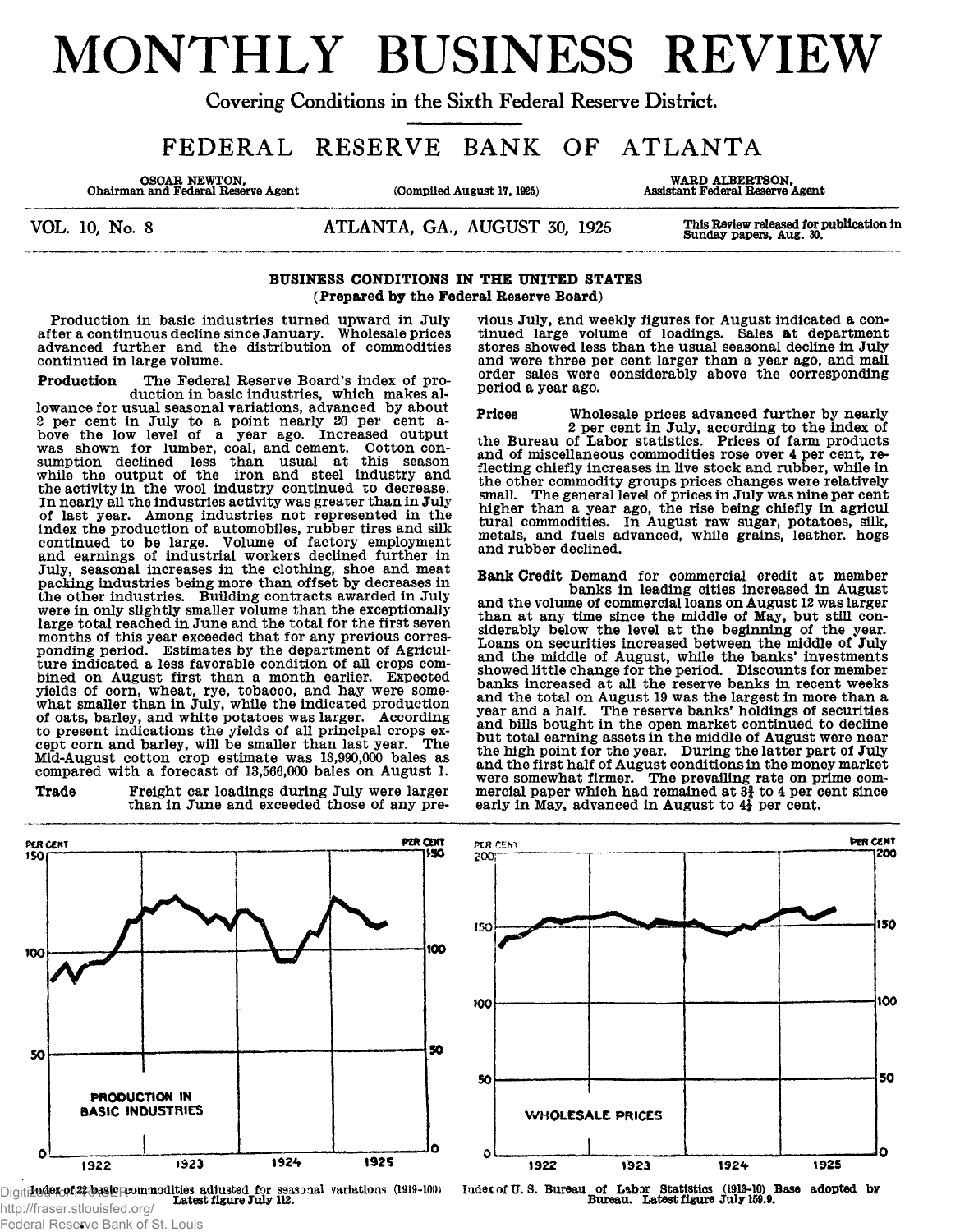

#### **SIXTH DISTRICT SUMMARY.**

**Improvement in fundamental conditions in the sixth district is indicated in business statistics gathered for July and early August. Agricultural conditions in the district are, on the whole, favorable, although rain is badly needed in some parts of the district. The estimates by the Department of Agriculture indicate larger crops of corn, wheat, oats, and tobacco, in this district than were produced last year, but smaller crops of hay and potatoes. The Department's estimate of the cotton crop is placed at 13,566,000 bales, compared with an actual production last year of 13,627,000 bales. The tobacco crop in Georgia this year is estimated by the Department of Agriculture at somewhat under 50 million pounds, as compared with 30 million pounds marketed last season, and the sugar crop in Louisiana, according to latest estimates, is expected to be more than double that of last year. Savings deposits at the end of July held by 93 banks were 7.3 per cent greater than a year ago, and debits to individual accounts for the week ended August 12 were 50 million dollars greater than during the corresponding week last year, an increase of nearly 26 per cent. An indication of the improved condition of the banks is the fact that while discounts by 36 member banks in selected cities show an increase of 17 per cent over a year ago, the total discounts by the Federal Reserve Banks is smaller than at this time last year. Demand deposits held by these member banks in selected cities are about 25 per cent greater than at this time last year.**

**Both retail and wholesale trade show favorable comparisons with a year ago. July sales by 47 department stores were 6.7 per cent greater than in July last year, and nine lines of wholesale trade reported greater sales than at that time. Building continues in large volume in this district, particularly in Florida. July is the third consecutive month to witness new high points reached in the value of**



**Weekly figures for 12 Federal Reserve Banks. Latest figure August 19.**

**building permits issued at twenty cities of the district. Conditions in the lumber industry show some improvement, and better textile manufacturing conditions are indicated in reports received from representative cotton mills, and in the statement recently issued by the Census Bureau showing that in July 35.6 per cent more cotton was consumed by the mills in the cotton growing states than in July last year.**

# **RETAIL TRADE.**

**The volume of sales during July reported by 47 department stores in the sixth district was 6.7 per cent greater than sales by the same stores during July last year. The table shows percentage comparisons for all cities from which three or more reports were received, other reports being included in "Other Cities." All of the cities shown in the statement shared in the increase except Chattanooga, where July sales this year were 14.4 smaller in volume than a year ago. For the first seven months of 1925 all cities shown in the statement except Chattanooga and Nashville showed a larger volume of business than during the same period a year ago. Stocks of merchandise continued to decline during July and were 4.1 per cent smaller than a month earlier, and 8.0 per cent smaller than at the end of July 1924. Stock turnover was more rapid during July this year than during the same month last year except at Chattanooga, but was seasonally slower than during June except at Savannah. The turnover for the first seven months of the year was better at all cities than during the same period last year.**

**The index number of retail sales, computed from figures reported by 41 of these stores, was 81.0, the highest figure for July since 1920. For comparison, the figures for July of the past five years are shown below:**

| $July 1925$ 81.0 | July 192268.8 |  |
|------------------|---------------|--|
| July 192473.8    |               |  |
| July 192377.3    | July 192096.3 |  |

# **CONDITION OF RETAIL TRADE DURING JULY 1926 IN THE SIXTH FEDERAL RESERVE DISTRICT BASED UPON REPORTS FROM 47 STORES**

|                                                                                                                                                                                       | Net sales-percentage<br>increase or decrease<br>compared with:                |                                                                                     | Stocks at end of month.<br>percentage increase or                                          | decrease compared with:                                                              | Percentage of sales to<br>average stocks in July<br>(stock<br>the month): | turnover<br>for                                                                   | Percentage of sales to<br>average<br>Jan. $\overline{1}$ to July 31 (Stock<br>turnover for year to<br>date) | stocks<br>from                                                                | Percentage<br>during calendar year.<br>1924:                                        | out-<br>ot<br>standing orders at end<br>of month to purchases                                 |
|---------------------------------------------------------------------------------------------------------------------------------------------------------------------------------------|-------------------------------------------------------------------------------|-------------------------------------------------------------------------------------|--------------------------------------------------------------------------------------------|--------------------------------------------------------------------------------------|---------------------------------------------------------------------------|-----------------------------------------------------------------------------------|-------------------------------------------------------------------------------------------------------------|-------------------------------------------------------------------------------|-------------------------------------------------------------------------------------|-----------------------------------------------------------------------------------------------|
|                                                                                                                                                                                       | (A)<br><b>July 1924</b>                                                       | (B)<br>Jan. 1 to<br>July 31, 1924                                                   | $({\bf A})$<br><b>July 1924</b>                                                            | (B)<br><b>June 1925</b>                                                              | $(A)$<br>1924                                                             | $_{1925}^{(B)}$                                                                   | $^{(A)}_{1924}$                                                                                             | $\binom{1}{1925}$                                                             | (A)<br>June                                                                         | $\begin{smallmatrix}\n(B) \\ July\n\end{smallmatrix}$                                         |
| Atlanta (5)<br>$Birmingham(5)$<br>$Onattanooga(5)$<br>$Jackson (3)$<br>Nashville (5)<br>New Orleans (5)<br>Savannah (3)<br>Other Oities (16)<br>fo <b>disfrice</b> R(47)<br>Digitized | $+14.7$<br>$+3.0$<br>$-14.4$<br>$+5.4$<br>8.7<br>7.5<br>$+19.3$<br>6.4<br>6.7 | $+ 6.2$<br>+ 2.1<br>$-20.1$<br>$+6.0$<br>3.1<br>--<br>2.8<br>∸<br>6.5<br>5.6<br>1.4 | $-13.3$<br>$-9.2$<br>$-15.9$<br>$-4.5$<br>$-12.7$<br>$-2.5$<br>$-15.4$<br>$-6.1$<br>$-8.0$ | $-7.4$<br>- 4.1<br>$-0.7$<br>$-8.8$<br>$-6.8$<br>$-0.5$<br>$-13.6$<br>- 6.5<br>- 4.1 | 19.0<br>18.9<br>14.8<br>19.1<br>15.8<br>16.9<br>16.9<br>17.1<br>17.3      | $\substack{25.9 \\ 22.2}$<br>14.6<br>21.2<br>19.7<br>19.5<br>23.1<br>19.5<br>20.2 | 160.4<br>152.9<br>128.8<br>143.1<br>148.8<br>146.0<br>129.4<br>142.8<br>147.2                               | 205.7<br>169.6<br>133.3<br>148.1<br>167.8<br>157.2<br>154.9<br>162.2<br>165.7 | $\begin{array}{c} 3.2 \\ 8.8 \\ 3.0 \end{array}$<br>2.2<br>8.9<br>2.6<br>3.3<br>5.6 | 2.6<br>$\frac{7.4}{3.1}$<br>$\begin{array}{c} 7.1 \\ 10.6 \\ 12.3 \\ 10.3 \\ 7.6 \end{array}$ |

http://fraser.stlouisfed.org/

Federal Reserve Bank of St. Louis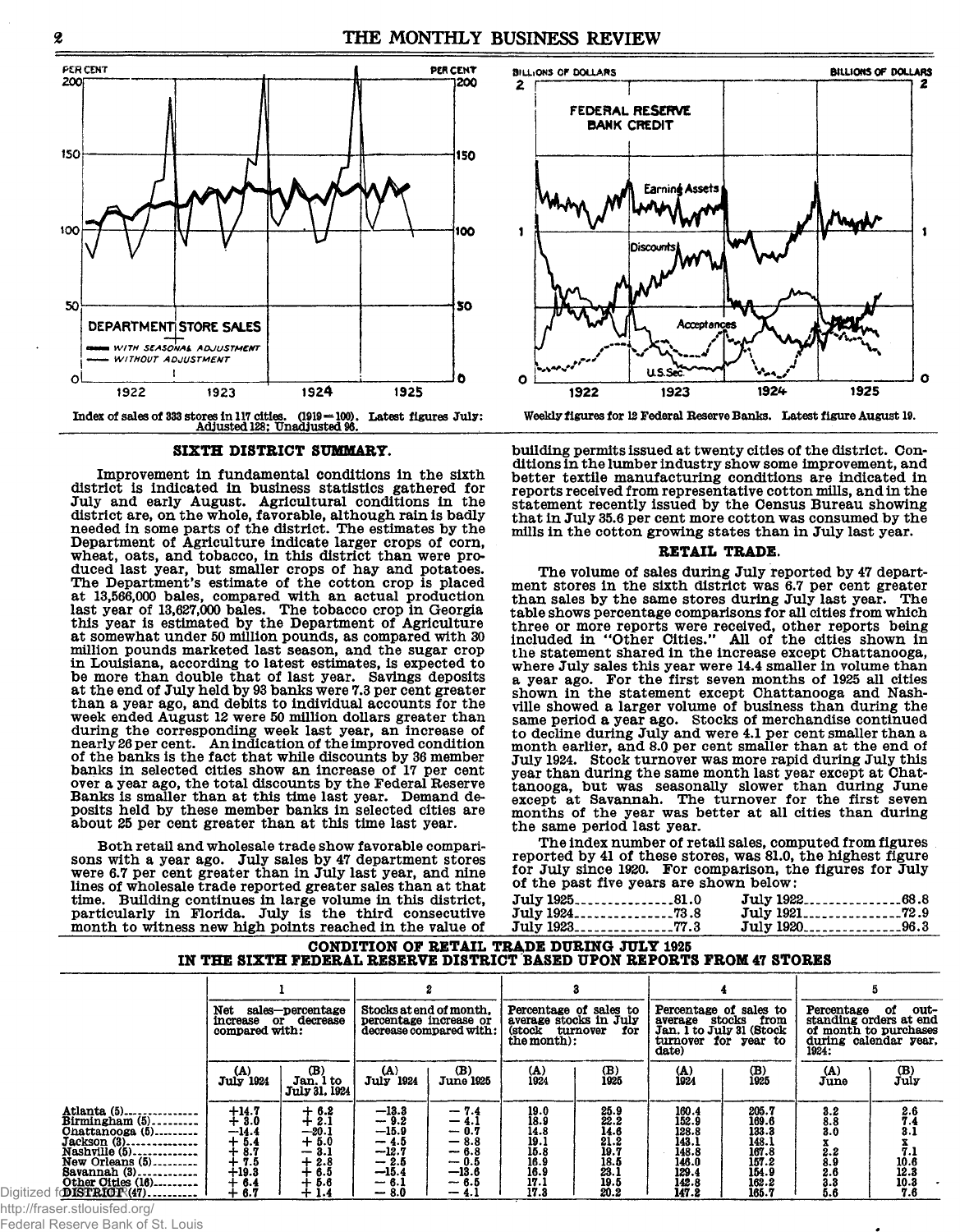# WHOLESALE TRADE.

Sales during July by 147 representative wholesale firms in the sixth district reflect improvement over the preceding month and the corresponding month a year ago. Of the nine lines of wholesale trade from which reports are the line lines of wholesal hade from which reports are forested, eight of these lines showed increased sales in July over those in June, ranging from an increase of 1.5 per cent in Hardware to 25.4 per cent in Dry Goods. M

Compared with figures reported for July 1924, sales for same month this year were greater in all of the nine lines of sum increase of 6.2 per cent in drugs to an increase of 78.5 per cent in drugs to an increase of 78.5 per cent in electrical supplies. The tables which follow show percentage comparisons of sales in each line, where three or more reports in a line are received from an individual city, other reports being in-<br>included under "Other Cities." In the table immediately following, are shown index numbers for the month of July for five years. It will be noted that the numbers for July 1925 are higher than those for July of the past four years in all but two instances, the figures for Dry Goods in July<br>1922, and for Shoes in July 1923 being slightly above those for July 1925.

|               | Groceries Dry Goods Hardware Shoes |      |      | Total |  |
|---------------|------------------------------------|------|------|-------|--|
| uly 1925 85.2 | 67.8                               | 88.6 | 46.8 | 79.1  |  |
| uly 1924 81.7 | 58.8                               | 69.8 | 37.4 | 70.3  |  |
| uly 1923 77.8 | 65.6                               | 72.1 | 47.2 | 71.1  |  |
| uly 1922.     | 68.3                               | 73.5 | 39.7 | 67.3  |  |
| uly 1921      | 60.2                               | 53.8 | 40.0 | 61.5  |  |

Groceries July sales of 39 reporting wholesale grocery

firms were 2.4 per cent greater than in June. and 6.9 per cent greater than their sales in July last year. Increases over June were reported from all cities excepting Atlanta and New Orleans; compared with July a year ago increases were reported from Jacksonville, Vicksburg and increases were reported in the Membership and<br>
"Other Clies," and decreases from Atlanta, Meridian and<br>
New Orleans. July collections were reported Excellent<br>
by 1 firm, Good by 8, and Fair by 8. The reports indicate<br>
that that in a few instances retail merchants are placing orders ahead, but in most cases they are awaiting more defnite information as to the outcome of the crops. Percentage comparisons of sales are shown below:

|                                   | July 1925 compared with:<br>June 1925 July 1924 |         |  |
|-----------------------------------|-------------------------------------------------|---------|--|
|                                   |                                                 |         |  |
|                                   |                                                 |         |  |
|                                   |                                                 | $+28.3$ |  |
|                                   |                                                 | $-1.4$  |  |
|                                   |                                                 | $-8.6$  |  |
|                                   | $+16.3$                                         | $+11.3$ |  |
| Other Cities $(15 \text{ firms})$ | $+0.3$                                          | $+19.9$ |  |
|                                   | $+2.4$                                          | $+6.9$  |  |

The fact that retail merchants are beginning Dry Goods to buy fall merchandise is indicated in an increase of 25.4 per cent in dry goods sales in July over June,<br>by 27 wholesale dry goods firms reporting to the Federal<br>Reserve Bank. All reporting cities showed increases over June, ranging from 11.2 per cent at Atlanta to 53.3 per cent<br>at Nashville. Compared with July last year, decreases were reported from Atlanta and Knoxville, but increases at other points more than sufficient to offset them, the average for the district being an increase of 16.7 per cent. Collections during July were reported Good by 6 firms, and Fair by 11. The reports indicate that prices were strong, with possibly some few advances. Percentage changes in sales at reporting cities are shown below:

|                         | July 1925 compared with: |          |  |
|-------------------------|--------------------------|----------|--|
|                         | June 1925 July 1924      |          |  |
|                         |                          |          |  |
|                         |                          |          |  |
|                         |                          | $+100.5$ |  |
|                         |                          | $+24.2$  |  |
|                         | $+21.9$                  | $+15.9$  |  |
| Other Oities (10 firms) | $+25.3$                  | $+33.6$  |  |
|                         | $+25.4$                  | $+16.7$  |  |

Hardware July sales reported by 30 wholesale hardware firms were in the aggregate 1.5 per cent larger

than in June, and 12.6 per cent greater than in July last<br>year. Chattanooga and Nashville showed decreases compared with June, but Chattanooga is the only city to show<br>a decrease compared with July 1924. The large business in Florida is reflected in the percentage figures for Jacksonville and to some extent the figure for "Other Cities." Most of the reports state the outlook for fall business is good. Collections were reported Excellent by 1 firm, Good by 3, Fair by 8, and Poor by 1. Percentage comparisons Digitizer sales are shown in the table:

| July 1925 compared with: |         |  |
|--------------------------|---------|--|
| June 1925 July 1924      |         |  |
|                          |         |  |
|                          | $-13.3$ |  |
|                          | $+42.9$ |  |
|                          | $+15.9$ |  |
|                          | $+1.9$  |  |
|                          | $+32.8$ |  |
|                          | $+12.6$ |  |

Furniture July is usually a dull month in the wholesale

furniture business, and sales during July this year were 15 per cent smaller than in June, but 32.6 per cent greater than in July last year. July collections<br>were reported Good by 7 firms, and Fair by 8 firms. Some of the reports indicate slight decreases in prices, but many of them state that the outlook for fall business is good. Percentage comparisons of sales are indicated below:

|                        | July 1925 compared with: |           |  |
|------------------------|--------------------------|-----------|--|
|                        | <b>June 1925</b>         | July 1924 |  |
|                        |                          | $+75.0$   |  |
|                        |                          | $+23.6$   |  |
|                        | $+31.0$                  | $+56.8$   |  |
| Other Oitles (6 firms) | $-5.7$                   | $+12.4$   |  |
|                        |                          | $+32.6$   |  |

Electrical The growing demand for radio supplies and Supples the continued building activity are both<br>reflected in the constantly increasing sales by electrical supply dealers. July sales by 11 wholesale firms were 16.5 per cent greater than in June, and 78.5 per cent greater than<br>in July a year ago. Sales at New Orleans were not equal to those in June, but the increase over July a year ago was general. Collections were reported Good by 4 firms, and Fair by 6. Prices advanced somewhat on insulated copper wire due to increased cost of copper bars and crude rubber. Comparisons of sales are shown below:

| July 1925 compared with: |                  |  |
|--------------------------|------------------|--|
| June 1925                | <b>July 1924</b> |  |
| $+31.4$                  | $+90.8$          |  |
|                          | $+47.5$          |  |
| $+14.2$                  | $+74.9$          |  |
| $+16.5$                  | $+78.5$          |  |

The figures which follow show comparisons of the total sales reported in each of these lines, for the district only, as three reports were not received in any of these lines from a single city. Sales of shoes show a seasonal increase over June, but are also 21.9 per cent greater than in July a year ago. Collections are reported fair. Stationery sales increased 18.1 per cent over June, and both stationery and farm implements showed large increases over last year. Collections were reported fair to good in these lines.

|                                     | July 1925 compared with: |                  |  |
|-------------------------------------|--------------------------|------------------|--|
|                                     | <b>June 1925</b>         | <b>July 1924</b> |  |
| Shoes. District $(7 \text{ firms})$ | $+7.8$                   | $+21.9$          |  |
| Stationery. District (3 firms)      | $+18.1$                  | $+33.8$          |  |
| Drugs. District (4 firms)           | $+7.0$                   | $+6.2$           |  |
| Farm Implements. District (7 firms) | $+9.0$                   | $+61.2$          |  |

#### AGRICULTURE.

#### Cotton.

The Mid-August report issued August 24 by the Departof Agriculture, based upon the condition of the cotton crop on August 16, places the estimated production for the season at 13,990,000 bales, an increase of 424,000 bales over the estimate two weeks earlier based upon the condition<br>on August 1. The condition of the crop as a whole on August 16 is given as 62 per cent of normal, compared with gas for cent two weeks earlier, and with 64.6 per cent on<br>65.6 per cent two weeks earlier, and with 64.6 per cent on<br>August 15, 1924. The total production last year amounted<br>to 13,627,936 bales. The average condition of th with 66 per cent two weeks earlier, and with 74 per cent on July 16. The estimated crop on August 16 was 1,000,000 bales. The decline in condition is largely due to excessive shedding of forms and small bolls caused by droughty conditions and hot winds over a large part of the state. The dry weather while checking the progress of the crop, also held weevils in check. Good prospects are still reported<br>in the southern half of the state, although the outlook is not so good as it was a month ago. The Department's estimate on August 16 for Alabama is reported as 70 per cent, compared with 78 per cent a month ago. Weevil infestation in the southern counties was heavy, but the greatest part of the old cotton was past the stage where weevils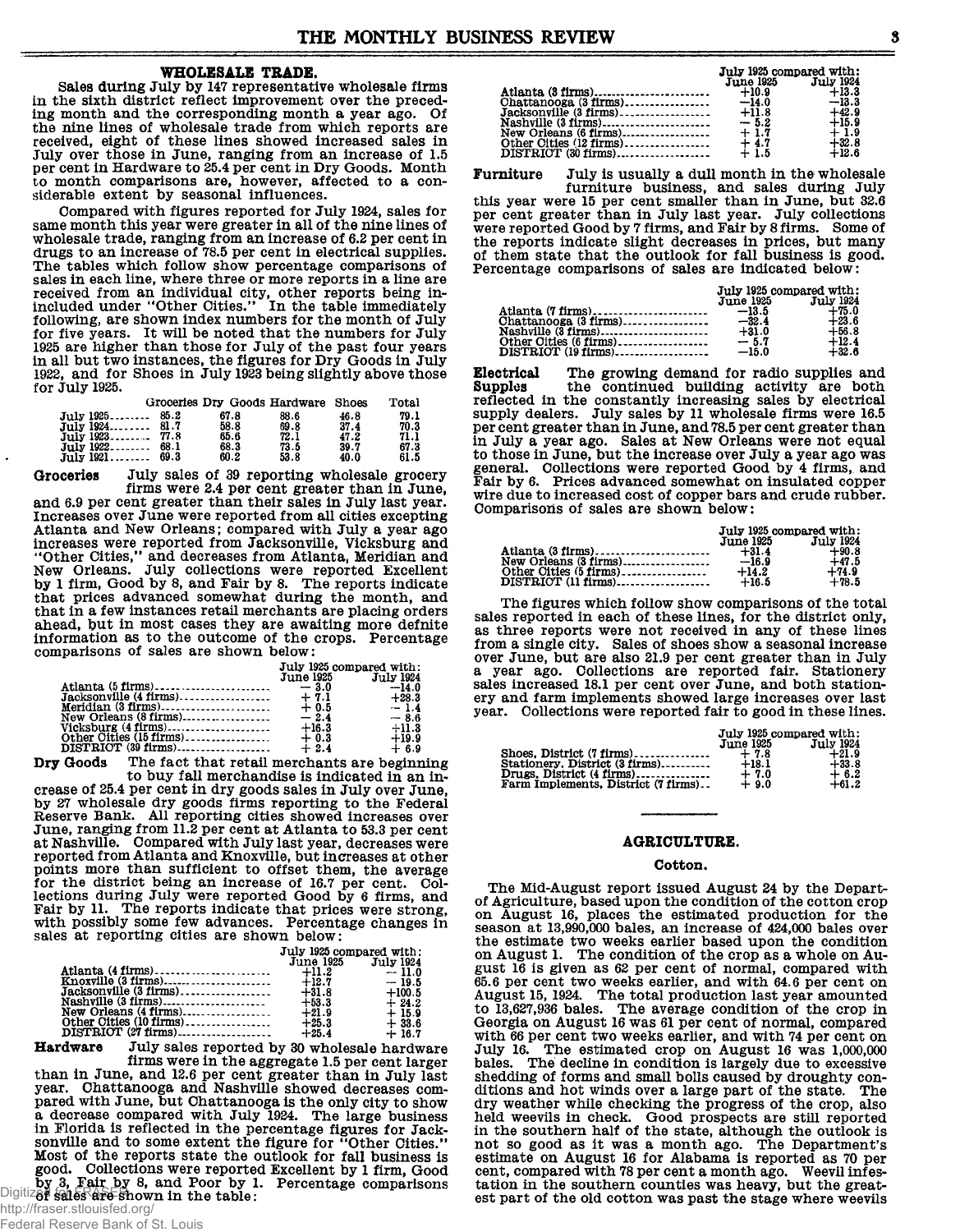**could do serious damage. In those counties with a large percentage of young cotton, however, the weevil infesta-tion is a factor. The condition of the crop in Louisiana on August 16 was 65 per cent of normal, compared with 76 per cent a month earlier. The decline is mostly due to drought and weevil damage, but the cotton leaf worm, rust, lice, and wilt have each contributed. The condition of the Mississippi crop on August 16 was 77 per cent, compared with 83 pfr cent a month earlier, a smaller decline than usual for this period. There are widespread complaints of rust and wilt, and of increased weevil activity, and some small damage from army worms. There have been rains in the western part of Tennessee, but the middle and eastern counties have not fared so well. The middle counties have had a few showers, but the eastern counties remained very dry and deterioration was very noticeable. On the whole, however, the condition of the crop was 82 per cent of normal on August 16, the same as two weeks earlier, and three points better than on July 16.**

#### **Other Crops.**

**The largest tobacco crop ever produced in Georgia is now being marketed through the warehouses. Indicated production will total somewhat under 50 million pounds, according to a statement by the Bureau of Agricultural Economics. There are 44 warehouses being operated this year, against 19 operated in 1924. The average price per pound received this year for the first two weeks is somewhat lower than for the corresponding period last year, the quality of the crop not being equal to that of last year. The quality of the tobacco is, however, improving with the advance of the season.**

**The condition of oranges and grapefruit in Florida improved during July, but the improvement relates more to the trees than the fruit on them. Light setting of fruit** is general over the belt and there is reported to be no pros**pect of heavy yields except in a few sections. The outlook for oranges is better than for grapefruit.**

**Estimates of production, based on August 1 condition, show increases for the month in wheat, oats and potatoes in the sixth district, but lower figures are shown for corn, hay and tobacco. Compared with last year's final yield, the August 1 estimates this year indicate larger production of corn, wheat, oats and tobacco, but smaller crops of hay and potatoes. The table below shows comparisons for this district; the figures do not include those parts of Tennessee, Mississippi and Louisiana situated in other Federal Reserve districts.**

|                                                                                       | <b>Estimated Production.</b> |                  |                     |             |
|---------------------------------------------------------------------------------------|------------------------------|------------------|---------------------|-------------|
|                                                                                       |                              |                  |                     | Final Yield |
|                                                                                       | Aug. 1, 1925                 | July 1, 1925     |                     | 1924        |
| $Oorn.$ bushels                                                                       | 184,136                      | 199,452          |                     | 176.332     |
| Wheat. bushels                                                                        | 5.865                        | 5,780            |                     | 4.112       |
| $Oats.$ bushels                                                                       | 16,803                       | 16,701           |                     | 12.728      |
| $\text{Hay.}$ tons                                                                    | 2,436                        | 2.563            |                     | 2.927       |
| Tobacco, pounds                                                                       | 127,769                      | 129.910          |                     | 110,326     |
| Potatoes, bushels                                                                     | 9.998                        | 9.871            |                     | 12,661      |
| Cotton Movement—Sixth District.—Bales.                                                |                              |                  |                     |             |
| Receipts:                                                                             |                              | <b>July 1925</b> | June 1925 July 1924 |             |
| New Orleans                                                                           |                              | 55,517           | 62,407              | 55,503      |
| Mobile                                                                                |                              | 1.508            | 1.421               | 7.165       |
| Savannah                                                                              |                              | 9.229            | 2.522               | 19.045      |
| Atlanta                                                                               |                              | 1,996            | 3,656               | 4,961       |
| Augusta                                                                               |                              | 3.714            | 4.360               | 3.833       |
| Montgomery                                                                            |                              | 196              | 548                 | 1,080       |
| Macon                                                                                 |                              | 249              | 745                 | 990         |
| Stocks:                                                                               |                              |                  |                     |             |
| New Orleans                                                                           |                              | 49.275           | 89.990              | 50,702      |
| Mobile                                                                                |                              | 1.303            | 1.369               | 557         |
| $Savannah$                                                                            |                              | 7.572            | 10.594              | 8.390       |
| Atlanta                                                                               |                              | 4,757            | 9,382               | 5.485       |
| Augusta                                                                               |                              | 10.311           | 18.524              | 7.911       |
| Montgomery                                                                            |                              | 4.141            | 5,448               | 5.189       |
| Macon                                                                                 |                              | 4.848            | 6.059               | 2,350       |
| Vicksburg                                                                             |                              | 77               | 213                 | 775         |
|                                                                                       |                              |                  |                     |             |
| Cotton Movement (Bales) United States                                                 |                              |                  |                     |             |
|                                                                                       | Since August 1.              | 1924.            |                     |             |
|                                                                                       |                              | 1925             | 1924                | 1923        |
| Receipts at all U.S. Ports                                                            |                              | 87.961           | 51,305              | 60.177      |
| Overland across Mississippi, Ohio and Poto-                                           |                              |                  |                     |             |
| mac Rivers to Nor. Mills and Can-                                                     |                              |                  |                     |             |
| ada                                                                                   |                              | 4,317            | 8.364               | 9.548       |
| Southern Mills Takings net                                                            |                              | 90.000           | 45.142              | 65.036      |
| Interior stock in excess of those held at                                             |                              |                  |                     |             |
| the commencement of season                                                            |                              | 9,592            | 20.435              |             |
| Total takings American mills N. & S.                                                  |                              |                  |                     |             |
| & Canada thus far <sup>#</sup>                                                        |                              | 114,532          |                     |             |
| American cotton thus far                                                              |                              | 318,000          | 194,000             | 220,000     |
| Digitized for $\mathsf{FRF}$ hese include 14,107 by northern spinners against 10,927. |                              |                  |                     |             |
|                                                                                       |                              |                  |                     |             |

# http://fraser.stlouisfed.org/

Federal Reserve Bank of St. Louis

# **SUGAR CANE AND SUGAR**

**The condition of sugar cane in the Louisiana Cane Belt declined 3 points during July, but on August 1 was 6 points above the ten-year average on that date. The condition on August 1 was 85 per cent of normal, compared with 88 per cent a month earlier, and 65 per cent a year ago. Dry weather early in the season was favorable for cultivation, but during July local rains have been frequent and grass has grown vigorously to the detriment of the cane. Mosaic disease and root rot are reported in many fields. Rain is needed in some localities. The condition of 85 per cent on August 1, according to the Bureau of Agricultural Economics, indicates a probable average yield per acre of about 15.73 tons, and a total production for the State on the acreage to be used for sugar this year of approximately 3,385,593 short tons of cane, compared with a production of 1,228,339 short tons in 1924. Sugar production, indicated by these data, is estimated at 237,567 short tons, compared with 88,483 short tons produced last year.**

# **Sugar Movement. Raw Sugar (Pounds.)**

|                                                               | July 1925                 | <b>June 1925</b>          | July 1924                 |
|---------------------------------------------------------------|---------------------------|---------------------------|---------------------------|
| Receipts:<br>New Orleans<br>Meltings:                         | 193,200,092<br>25,841,088 | 162.149.445<br>43,356,015 | 157,730,828<br>62,222,212 |
| New Orleans<br>$Savannah$ <sub>-------------</sub><br>Stocks: | 192,719,359<br>29,878,165 | 163,907,401<br>45.682.748 | 182.646.105<br>41,755,350 |
| New Orleans                                                   | 26,724,194                | 37.431.126<br>4.037.077   | 29,594,188<br>29,990.025  |

# **Refined Sugar (Pounds.)**

| Shipments:          | July 1925                 | <b>June 1925</b>          | July 1924                   |
|---------------------|---------------------------|---------------------------|-----------------------------|
| Savannah<br>Stocks: | 185.791.382<br>36.085.863 | 153.680.872<br>36.697.018 | 171.816.349<br>32, 331, 239 |
| New Orleans         | 60.386.764<br>1.363.475   | 63.710.823<br>14.043.627  | 49, 105, 668<br>10.965.597  |

# **RICE.**

**The condition of the rice crop in Louisiana fell off 9 per cent during July, and on August 1 was 76 per cent of normal, compared with 80 per cent at the same time a year ago. According to the Bureau of Agricultural Economics, this condition of 76 per cent on August 1 indicates a probable production for the State of 16,331,000 bushels of rice,** against a production in 1924 of 17,078,000 bushels. **low condition is the result of the severe drouth of 1924 and 1925 which has resulted in a scarcity of fresh water to irrigate the crop. The crop irrigated by wells is in good condition, but that portion irrigated by canals containing salt water is in bad shape.**

#### **Rice Movement.**

#### **Rough Rice (Sacks) Port of New Orleans.**

|                                                | July 1925      | June 1925 | <b>July 1924</b>                      |
|------------------------------------------------|----------------|-----------|---------------------------------------|
| Receipts                                       | 5,598          | 9.972     | 2.236                                 |
| Shipments                                      | 20,931         | 13.749    | 9.416                                 |
|                                                | 3.846          | 19.179    | 27,008                                |
| Clean Rice (Pockets) Port of New Orleans.      |                |           |                                       |
| $\text{Receipts}$                              | 34,068         | 17,717    | 15.341                                |
| $Shipments \ldots \ldots \ldots \ldots \ldots$ | 89,607         | 38,849    | 41,036                                |
| Stock                                          | 63.529         | 119.068   | 72.008                                |
| Receipts of Rough Rice (Barrels).              |                |           |                                       |
|                                                |                | Season to | Season to                             |
|                                                |                |           | July 1925 July 31, 1925 July 31, 1924 |
| Association Mills                              | 2.654          | 4,403,225 | 4,838,084                             |
| New Orleans Mills                              | 5,598          | 992,621   | 731.253                               |
|                                                | .              | 1,772,690 | 1,785,746                             |
|                                                | 8.252          | 7.168.536 | 7,355,083                             |
| Distribution of Milled Rice (Pockets).         |                |           |                                       |
| Association Mills                              | 38,087         | 4.571.900 | 5.177.562                             |
| New Orleans Mills                              | 77,378         | 1,076,929 | 846.980                               |
|                                                | 24.851         | 1,831,403 | 1,925,492                             |
|                                                | 140.316        | 7,480,232 | 7.950.034                             |
|                                                | Stock on Hand. |           |                                       |
|                                                | Aug. 1, 1925   | July 1925 | Aug. 1, 1924                          |
| Association Mills                              | 8,136          | 42,256    | 38,147                                |
| New Orleans Mills                              | 66,191         | 135.460   | 97,844                                |
| Outside Mills                                  | 21,100         | 45.826    | 29,250                                |
|                                                | 95.427         | 223.542   | 165.241                               |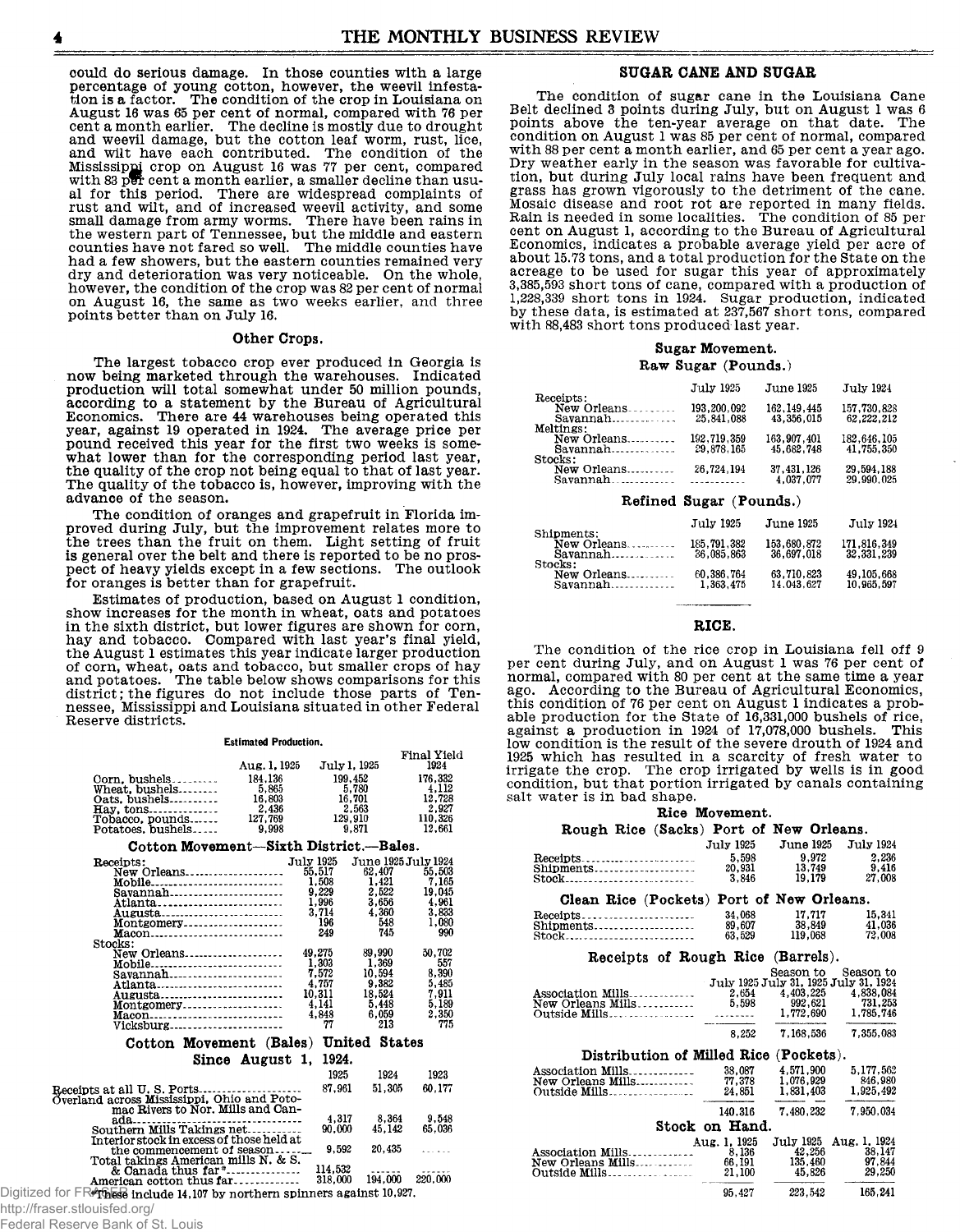# **FINANCIAL.**

**Financial statistics for the early part of August indicate increases in loans, investments, deposits, and re-discounts by member banks in selected cities compared with a month ago. Reports received by the Federal Reserve Bank for August 5 from 36 member banks in Atlanta, New Orleans, Birmingham, Jacksonville, Nashville, Chattanooga, Knoxville and Savannah, show a volume of discounts on that date more than 5| millions greater than on July 8. The larger total is due to increased loans on government obligations and on other stocks and bonds, loans for other commercial purposes showing a decrease of about 1| millions. There was a small decrease in the volume of United States securities owned, during the period July 8 to August 5, but Other Stocks and Bonds increased nearly two million, resulting in a net increase in investments of more than 1.1 millions. The increase in the total loans, discounts and investments on August 5 over July 8 was \$6,747,000. During this period time deposits decreased about 1{ millions, but demand deposits increased \$10,412,000. Accommodation at the Federal Reserve Bank increased \$1,431,000 during this period. Compared with the corresponding report date in August 1924, figures for August 5 this year show increases of \$68,830,000 in discounts, \$13,017 in investments, and an increase in total loans, discounts and investments of \$81,- 847,000. Time deposits showed an increase of \$15,166,000, and demand deposits an increase of \$65,922,000.**

# **Member Banks in Selected Cities.**

**(000 Omitted).**

|                                    | 1925    | 1925     | August 5. July 8. August 6.<br>1924 |
|------------------------------------|---------|----------|-------------------------------------|
| Bills Discounted:                  |         |          |                                     |
| Secured by Gov. Obligations \$     | 7.533   | \$ 6.871 | \$7.583                             |
| Secured by Stocks and Bonds        | 92.742  | 86.547   | 64.044                              |
| All Others                         | 374.676 | 375.940  | 334.489                             |
| Total Discounts                    | 474.951 | 469.358  | 406.121                             |
| U. S. Securities                   | 37.908  | 38.586   | 29.766                              |
| Other Stocks and Bonds             | 46.450  | 44.618   | 41.575                              |
| Total loans, discounts and invest- |         |          |                                     |
| ments                              | 559.309 | 552,562  | 477.462                             |
|                                    | 202.912 | 204.153  | 187.746                             |
| Demand deposits                    | 334,334 | 323.922  | 268,412                             |
| Accommodation at F. R. Bank        | 8.294   | 6.863    | 5.751                               |

**Total borrowing at the Federal Reserve Bank, indicated in the weekly statement for August 12, shows a volume of discounts six million dollars greater than on July 15, but a decrease of \$1,517,000 compared with the corresponding report date last year. Bills bought in the open market and United States Securities owned by the Federal Reserve Bank on August 12 were 2J million lower than a month earlier, but were \$12,800,000 greater than a year ago.** Total earning assets were nearly 3<sup>1</sup> million dollars greater **than a month ago, and were 24 million dollars greater than on August 13, 1924. Cash reserves were \$6,306,000 greater than a month ago, but \$5,705,000 smaller than a year ago. The table which follows shows the principal items of the weekly statement of the Federal Reserve Bank of Atlanta for August 12, compared with figures for a month and a year earlier.**

#### **Federal Reserve Bank. 000 Omitted.)**

|                                   | Aug. 12.<br>1925 | July 15.<br>1925 | Aug. 13.<br>1924 |
|-----------------------------------|------------------|------------------|------------------|
| <b>Bills Discounted:</b>          |                  |                  |                  |
| Secured by Govt. Obligations \$   | 4.495            | \$1.493          | \$2.884          |
| All Others                        | 23,632           | 20.649           | 26.760           |
| Total Discounts                   | 28.127           | 22.142           | 29.644           |
| Bills bought in open market       | 13.561           | 16.007           | 862              |
|                                   | 14.325           | 14.417           | 1.958            |
|                                   | 56,443           | 52.997           | 32.464           |
|                                   | 149.873          | 143.567          | 155.578          |
| Total Deposits                    | 72.484           | 68.047           | 58.517           |
| F. R. Notes in actual circulation | 134.485          | 131.813          | 131.296          |
|                                   | 72.4             | 71.8             | 82.0             |

# **Savings Deposits.**

**The figures contained in the following table represent the aggregate savings deposits reported by 93 banks in the district at the end of July, compared with figures for a month and a year earlier.**

| $(000 \text{ Omitted.})$ |  |
|--------------------------|--|
|                          |  |

|                                                      |        |          | Compari-         |          | Compari-        |
|------------------------------------------------------|--------|----------|------------------|----------|-----------------|
|                                                      |        |          | son of           |          | son of          |
|                                                      | July   |          | June July 1925-  |          | July July 1925- |
|                                                      | 1925   | 1925     | <b>June 1925</b> | 1924     | 1924            |
| Atlanta (7 banks) \$29,891                           |        | \$33.583 | $-11.0$          | \$31,463 | $-0.5$          |
| Birmingham(5 banks)                                  | 23.641 | 24,283   | $-2.6$           | 22,218   | $+6.4$          |
| Jacksonville (5 banks)                               | 23.797 | 25.712   | $-7.6$           | 20.096   | $+18.4$         |
| Nashville (10 banks)                                 | 19.666 | 22,572   | $-12.9$          | 19.569   | $+0.5$          |
| New Orleans (8 banks) 47.869                         |        | 50.518   | $-5.2$           | 48.360   | $-1.0$          |
| Other Cities (58 banks)100,089                       |        | 97.982   | $+2.2$           | 86,661   | $+15.5$         |
| Digitized for $F$ $(48 - 93$ banks) $\ldots$ 244,953 |        | 254,650  | $-3.8$           | 228,367  | $+7.3$          |
|                                                      |        |          |                  |          |                 |

| Federal Reserve Bank of St. Louis |  |  |  |
|-----------------------------------|--|--|--|
|-----------------------------------|--|--|--|

# **DEBITS TO INDIVIDUAL ACCOUNTS. Sixth Federal Reserve District.**

|                                        |                | Week Ended                |               |
|----------------------------------------|----------------|---------------------------|---------------|
|                                        | Aug. 12, 1925  | July 8, 1925 Aug. 13,1924 |               |
| Albany                                 | 1,100,000<br>s | S<br>802.000              | 774.000<br>s. |
| Atlanta                                | 31,529,000     | 33.233.000                | 26.151.000    |
| .augusta <i></i>                       | 4.648.000      | 4,910,000                 | 4,340,000     |
| Birmingham                             | 26,430,000     | 27,925,000                | 24.007.000    |
| <b>Brunswick</b>                       | 766.000        | 837,000                   | 633,000       |
|                                        | 10,279,000     | 9,834,000                 | 7.995.000     |
|                                        | 3,621,000      | 3,144,000                 | 2.156.000     |
|                                        | 860,000        | 618,000                   | 395,000       |
| $Elberton$                             | 136,000        | 195,000                   | 144.000       |
| Jackson                                | 4,900,000      | 3,803,000                 | 3,100,000     |
| Jacksonville                           | 20,967,000     | 19,182,000                | 13,412,000    |
| Knoxville                              | 7,510,000      | 7.877.000                 | 6,437,000     |
| Macon                                  | 5.157.000      | 5,325,000                 | 4,814,000     |
|                                        | 3,149.000      | 3.506.000                 | 2.966.000     |
| Mobile                                 | 6,103,000      | 6.832.000                 | 5.205.000     |
| Montgomery                             | 4,753,000      | 5,644,000                 | 3,889,000     |
| Nashville                              | 16,999,000     | 17.607.000                | 14.922.000    |
| Newnan                                 | 498,000        | 532,000                   | 304,000       |
| New Orleans                            | 68,426,000     | 84,711,000                | 57.914.000    |
| Pensacola                              | 1,982,000      | 1,922,000                 | 1.461.000     |
| $Savannah \ldots \ldots \ldots \ldots$ | 8.611.000      | 8.572.000                 | 6,773,000     |
| Tampa                                  | 18,104,000     | 16.460.000                | 7,391,000     |
| Valdosta                               | 1,821,000      | 1.103.000                 | 1.285.000     |
| Vicksburg                              | 1,429.000      | 2,110,000                 | 1,430.000     |
|                                        |                |                           |               |

**Total (24 Cities).................\$249,783,000 \$266,684,000 \$197,898,000 Commercial Failures.**

**The following table contains figures compiled by R. G. Dun & Co., showing the number and total liabilities of defaulting firms during July, and a comparison of liabilities with the preceding month and the same month a year ago. Liabilities for July were smaller than for July 1924 in the New York, Philadelphia, Cleveland, Kansas City and San Francisco districts, but greater in the Boston, Richmond, Atlanta, Chicago, St. Louis, Minneapolis and Dallas districts.**

|                                        |     | Number       | Liabilities  |              |
|----------------------------------------|-----|--------------|--------------|--------------|
| District July 1925 July 1925           |     |              | June 1925.   | July 1924    |
| Boston------------------               | 155 | \$2.185.740  | \$3,343,294  | \$1,539,996  |
| New York                               | 288 | 9.503.272    | 4,560,093    | 12.717.797   |
| Philadelphia                           | 70  | 1,802,298    | 2,373,659    | 3.057.246    |
| $Oleveland$                            | 191 | 3.986.465    | 5.512.039    | 5.947.876    |
| Richmond                               | 156 | 3.207.713    | 2.196.548    | 2.675.646    |
| Atlanta                                | 81  | 2.457.950    | 2.099.949    | 1,299,886    |
| $Chicago$ <sub>-----------------</sub> | 280 | 5.038.051    | 7.112.848    | 3.777,361    |
| $St.$ Louis                            | 60  | 940.025      | 883.277      | 579.643      |
| Minneapolis                            | 75  | 1.765.878    | 3.342.444    | 1.427.184    |
| Kansas City                            | 91  | 896,131      | 1,342,887    | 1.150.169    |
| Dallas                                 | 33  | 350,729      | 536,229      | 242.424      |
| $San$ Francisco                        | 205 | 2,370,939    | 3,398,229    | 2,398,010    |
|                                        |     | _________    |              | __________   |
| $Total$ $1,685$                        |     | \$34,505,191 | \$36,701,496 | \$36.813.238 |

# **IMPORTS AND EXPORTS.**

**Preliminary figures for July, compiled and published by the Department of Commerce, indicate a volume of imports larger by less than a million dollars than in June, and an increase of nearly 15 million dollars in the volume of exports for the same period. July figures this year, however, indicate an increase of more than 47 million dollars in imports over July last year, and an increase of more than 61 million dollars in exports. In July there was an excess of exports over imports of 12 million dollars, while in June imports exceeded exports by \$1,835,347. In July 1924 there was an excess of imports over exports of \$1,944,491. For the seven months ending with July this year, exports ex-ceeded imports by \$311,709,552, compared with an excess of exports for the same period a year ago of \$238,187,216. Preliminary figures for July, revised figures for June, and comparisons with a year ago, are shown in the table:**

| Imports:                                                          | 1925        | 1924<br>\$278.593.546<br>274,000,688          |
|-------------------------------------------------------------------|-------------|-----------------------------------------------|
| 7 months ending July 2,389,768,451<br>Exports:                    |             | 2.128.184.437                                 |
| July \$ 338,000,000<br>June<br>7 months ending July 2,701,478,003 | 323.331.945 | \$276.649.055<br>306,989,006<br>2.366.371.653 |

#### **New Orleans.**

**Merchandise was imported through the port of New Orleans during the month of May 1925 to the value of \$26,- 280,264, a gain of over \$6,500,000 compared with the preceding month, and with the corresponding month a year ago. Large increases were shown in molasses, burlaps and bananas, and the value and volume of creosote oil, newsprint paper, sisal and mahogany were also larger than a year ago. The quantity of coffee imported during May was slightly smaller than in May 1924, but the dollar value was greater,** while the opposite is true in regard to sugar. The prin**cipal commodities imported during May were:**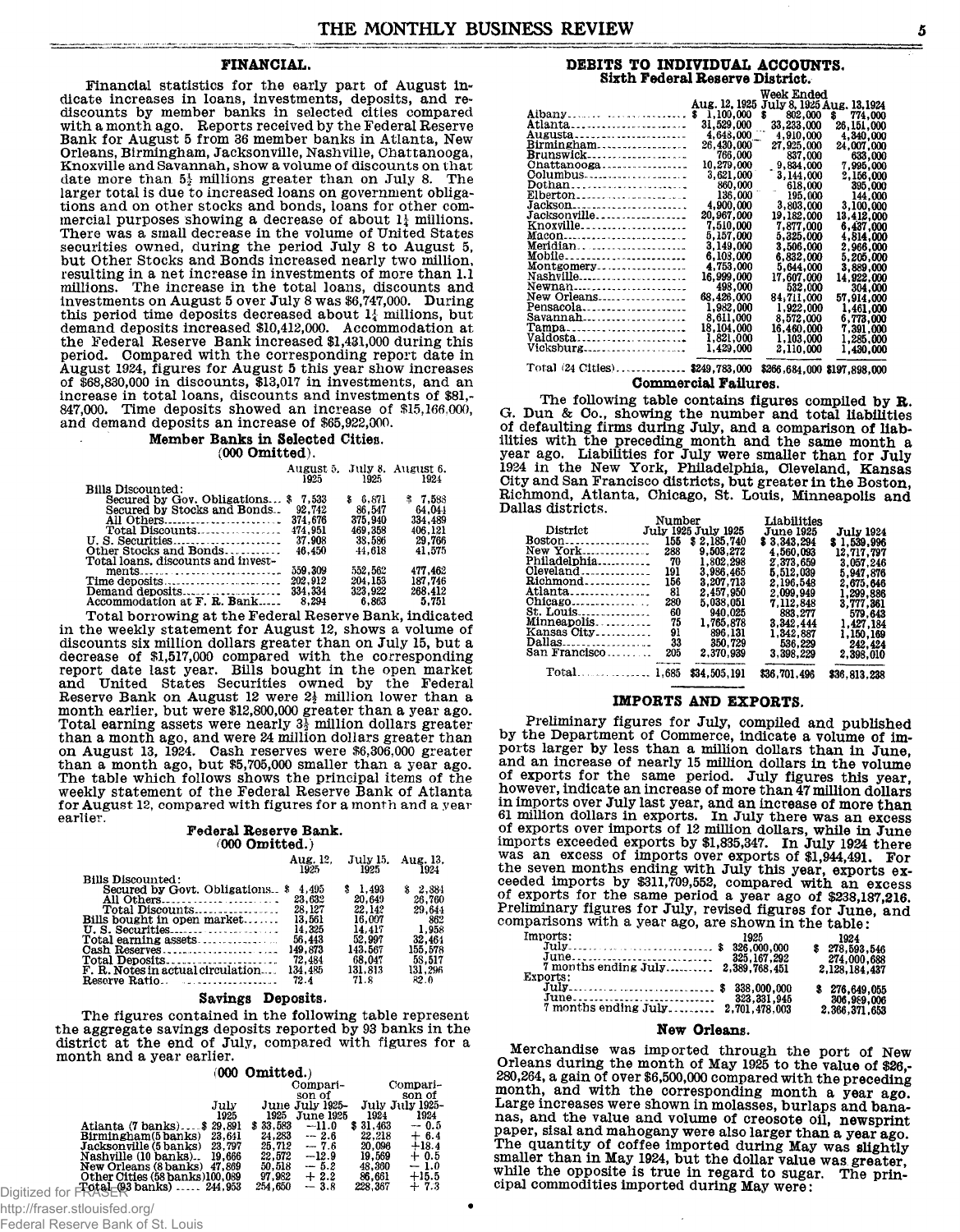|                                                                             | Volume      | Value       |
|-----------------------------------------------------------------------------|-------------|-------------|
| Ooffee, pounds                                                              | 31.533.955  | \$6,758,497 |
| Sugar, pounds                                                               | 232,761,046 | 5.927.480   |
| Molasses, gallons                                                           | 15.524.572  | 1.134.706   |
| Burlaps. pounds                                                             | 18.927.063  | 2,370,389   |
| Petroleum. gallons                                                          | 66.148.000  | 1,839,119   |
| Creosote Oil, gallons                                                       | 3.922.392   | 528.474     |
| Gasoline. gallons                                                           | 8.689.674   | 848.636     |
| Bananas, bunches                                                            | 2,860,041   | 1.384,066   |
| News Print Paper, pounds                                                    | 6.041.495   | 177.648     |
| <b>Rags for paper stock, pounds</b>                                         | 3.256.071   | - 75.500    |
| $Sisal.$ $tons \dots \dots \dots \dots \dots \dots \dots \dots \dots \dots$ | 5.873       | 829.656     |
| Mahogany, feet                                                              | 3,013,000   | 275.623     |
| The following figures, showing the value of imports                         |             |             |
| ring May for preseding years, are shown for comparison:                     |             |             |

| 1923. 19,092,150 | $1919$ $$ $18.891.683$ |  |
|------------------|------------------------|--|
| 1922 11,373,907  |                        |  |
|                  |                        |  |

The total value of commodities exported through the The would value of New Orleans during the month of May 1925, was<br>\$31,975,058, smaller by over  $7\frac{1}{2}$  million dollars than in April.<br>Some of the principal items exported in May were:

|                                                       | Volume | <b>Value</b> |
|-------------------------------------------------------|--------|--------------|
|                                                       |        | \$7,427,867  |
|                                                       |        | 2.688.521    |
|                                                       |        | 248.379      |
|                                                       |        | 1.210.804    |
|                                                       |        | 1,260,007    |
| Gasoline, in bulk, gallons21.403.841                  |        | 3.043.528    |
| Illuminating oil, in bulk, gallons 6,679,295          |        | 444.128      |
| Gas and fuel oil. gallons30.788.223                   |        | 1.024.834    |
|                                                       |        | 595.704      |
|                                                       |        | 531.486      |
| <b>Refined pariffin wax, pounds 8,157,281 450,497</b> |        |              |
|                                                       |        | 951.526      |
|                                                       |        |              |

#### Grain Exports.

Grain exports through the port of New Orleans during<br>the month of July, the first month of the new season, were 44,306 bushels greater than during the same month a year ago, due to greater movement of wheat and oats. There was a decrease of 49,541 bushels of corn. The following figures show comparisons:

| July 1925<br>632.837<br>336.732<br>45.375 | July 1924<br>575.000<br>386,273<br>9.365 |  |
|-------------------------------------------|------------------------------------------|--|
|                                           | 970.638                                  |  |

#### **BUILDING.**

For the third consecutive month the aggregate value of buildings for which permits were issued at twenty cities in the sixth district reached a new high point in July. Durin the sixted area and a fill point in July . During July there were 4,090 permits issued at these twenty<br>cities for buildings to be valued at \$16,994,968, compared<br>with \$16,736,920 in June, and with \$10,524,624 in July a ago. These figures indicate an increase in the total of 61.5 per cent over July last year. Only six cities reported totals smaller than a year ago. The largest figure for the month was reported from Miami, but the greatest tailed figures are shown below, and index numbers appear on page  $8$ :

|                                                          |     |              |           |                  | Percentage |
|----------------------------------------------------------|-----|--------------|-----------|------------------|------------|
|                                                          |     | July 1925    |           | July 1924        | Change     |
|                                                          |     | No. Value    | No.       | Value            | in Value   |
| Alabama:                                                 |     |              |           |                  |            |
| Anniston                                                 | 19  | \$<br>29,490 | 19        | \$<br>18,600     | $+58.5$    |
| $Birmingham$                                             | 579 | 2,232,835    | 505       | 1,851,770        | $+20.7$    |
| Mobile                                                   | 77  | 277,000      | 73        | 86.040           | $+221.9$   |
| Montgomery                                               | 93  | 88.711       | 79        | 79.898<br>$\sim$ | $+11.0$    |
| Florida:                                                 |     |              |           |                  |            |
| Jacksonville                                             | 282 | 1,177,363    | 313       | 823,484          | $+43.0$    |
| Miami                                                    | 415 | 4,526,216    | 253       | 1,927,830        | $+134.8$   |
| Orlando                                                  | 203 | 470.703      | 138       | 268,405          | $+75.4$    |
| Pensacola                                                | 49  | 55,923       | 59        | 51,600           | $+8.4$     |
| $Tampa$                                                  | 583 | 2,925,295    | 311       | 348,031          | $+740.5$   |
| *Lakeland                                                | 129 | 1,560,675    | $\ddotsc$ | 1,061,155        | $+47.1$    |
| *Miami Beach                                             | 65  | 3.547.133    | 27        | 549,100          | $+546.0$   |
| Georgia:                                                 |     |              |           |                  |            |
| Atlanta                                                  | 357 | 647.793      | 411       | 1,712,358        | $-62.2$    |
| Augusta                                                  | 123 | 176,057      | 144       | 223,989          | $-21.4$    |
| $Columbus$ <sub>1</sub> , $\ldots$ , $\ldots$ , $\ldots$ | 67  | 143,650      | $\sim$    | 50.000           | $+187.3$   |
| $Macon$ <sub>----------------</sub>                      | 110 | 81.249       | 138       | 152,551          | $-46.7$    |
| Savannah                                                 | 61  | 169.334      | 77        | 207,525          | $-18.4$    |
| Louisiana:                                               |     |              |           |                  |            |
| New Orleans                                              | 305 | 1,692,614    | 264       | 1,310,775        | $+29.1$    |
| Alexandria                                               | 86  | 60,081       | 54        | 119,141          | $-49.6$    |
| Tennessee:                                               |     |              |           |                  |            |
| $Ohattanoosa$                                            | 212 | 767,000      | 157       | 117,928          | $+550.4$   |
| Johnson Oity                                             | 12  | 35.000       | 31        | 73,100           | — 52.1     |
| Knoxville                                                | 215 | 826,296      | 249       | 495,320          | $+66.8$    |
| Nashville                                                | 242 | 612,358      | 248       | 546,279          | $+12.1$    |
|                                                          |     |              |           |                  |            |
| Total 20 Oities4,090 \$16,994,968 3,532 \$10,524,624     |     |              |           |                  | $+61.5$    |
| Indov No                                                 |     |              |           | 471.3 291.9      |            |

 $\sim$  //fragor atlaujated ara/

| <u>iny.miaser.suuuisieu.urg/</u>  |  |  |
|-----------------------------------|--|--|
| Federal Reserve Bank of St. Louis |  |  |

#### LUMBER.

Preliminary figures for July, received from subscribing mills by the Southern Pine Association up to the middle of August, show a volume of orders booked by 131 reporting mills amounting to 331,950,689 feet, 4.7 per cent greater than<br>actual production by these mills, 2.9 per cent greater than their normal production, and exceeding their shipments during July by 5.2 per cent. Shipments, which amounted<br>to 315,652,367 feet were one-half of one per cent below actual production, and actual production was 1.7 per cent below normal production of these mills. Stocks on hand at the end of July totaled 832,116,666 feet, and were 3.3 per cent<br>less than the normal figure for these mills. Weekly reports by the Southern Pine Association show that an increastingly larger number of reporting mills have operated full<br>time during recent weeks, and during the four weeks ended August 7, of an average of 61 mills which operated full time, an average of 16 mills reported overtime operation aggregating 2,130 hours, or an average of 33 hours overtime per mill<br>each week. The relation between orders, production and shipments has brought about lower stocks on hand, and has resulted in strengthening in prices. The large amount of<br>building going on in Florida is an important factor in the present situation. Preliminary figures are shown below, with comparisons:  $T_{11}$ ler 1095  $T_{11}$ no 1095  $T = 1 - 100t$ 

|                                           | <b>JULY 1760</b>      | a una tata    | JULY 1969             |
|-------------------------------------------|-----------------------|---------------|-----------------------|
|                                           | $(131 \text{ miles})$ | (131 mills)   | $(145 \text{ miles})$ |
|                                           |                       | 288,601,425   | 381,442,071           |
|                                           |                       | 299.541.501   | 350, 559, 243         |
|                                           |                       | 298, 311, 431 | 342.528.166           |
| Normal production these Mills 322.617.169 |                       | 304,018,752   | 361.131.797           |
| Stock end of month 832,116,666            |                       | 793.338.377   | 864, 553, 892         |
| Normal stocks these Mills 860.319.686     |                       | 831, 333, 544 | 975.387.232           |
| Unfilled orders end of month. 228.323.151 |                       | 206, 143, 888 | 223.814.955           |

#### COTTON CONSUMPTION.

The consumption of cotton in July, according to figures compiled by the United States Census Bureau, was 483,898<br>bales, nearly 10,000 bales less than in June, but more than 39 per cent greater than the consumption in July a year ago. In the cotton growing states 327,087 bales were consumed<br>in July, compared with 337,651 bales in June, but an increase of 35.6 per cent over the number consumed in July 1924, which was 241,157 bales.

The Census Bureau's statement places the total consumption of cotton during the cotton year which ended sumption of containing the control year with 5,680,554 bales<br>consumed during the preceding cotton year, an increase<br>of 9 per cent. Exports during the year were 8,195,896 bales,<br>an increase of 42 per cent over the total exp the preceding year, which was 5,772,000 bales.

Following are figures for July, with comparisons:

# United States.

|                                  | <b>July 1925</b> | <b>June 1925</b> | <b>July 1924</b> |
|----------------------------------|------------------|------------------|------------------|
| Cotton Consumed:                 |                  |                  |                  |
| Lint                             | 483,898          | 493.765          | 347.099          |
| Linters                          | 62.523           | 60.577           | 41,732           |
| In Consuming Establishments:     |                  |                  |                  |
|                                  |                  |                  |                  |
| Lint                             | 866.259          | 1.123.813        | 721.589          |
| Linters                          | 128,478          | 146,673          | 100.632          |
| In Public Storage at Compresses: |                  |                  |                  |
| Lint                             | 514.196          | 759,945          | 673.925          |
| Linters                          | 28.628           | 35.173           | 54,026           |
|                                  | 202,468          | 217,786          | 211.533          |
| $Exports$                        |                  |                  |                  |
| Imports                          | 9,927            | 19.957           | 6.579            |
|                                  |                  | 32, 309, 896     | 28.798.754       |
|                                  |                  |                  |                  |
| Cotton Growing States.           |                  |                  |                  |
| Cotton Consumed                  | 327.087          | 337,651          | 241,157          |
| In Consuming Establishments      | 428.759          | 597,862          | 340.157          |
|                                  |                  |                  |                  |
| In Public Storage and at Com-    |                  |                  |                  |
| presses                          | 389.678          | 536.519          | 526,662          |
| Active Spindles 16.575.778       |                  | 16,757,892       | 15,469,864       |
|                                  |                  |                  |                  |

# MANUFACTURING.

# Cotton Cloth.

Reports for July made to the Federal Reserve Bank by mills in the sixth district which manufactured nearly 27 million yards of cloth show an increase of 3.5 per cent over June output, and an increase of 18 per cent over July 1924. Shipments during July by these reporting mills were also<br>greater than in either the preceding month or the same<br>month last year. Orders booked were slightly larger than<br>in June, but 4.3 per cent smaller than in July 1924, unfilled orders on hand at the end of July were nearly 1 per cent larger than a month earlier, and nearly 3 per cent<br>larger than a year ago. Stocks of manufactured cloth were slightly smaller than a month ago, but 33.8 per cent smaller than at the end of July last year.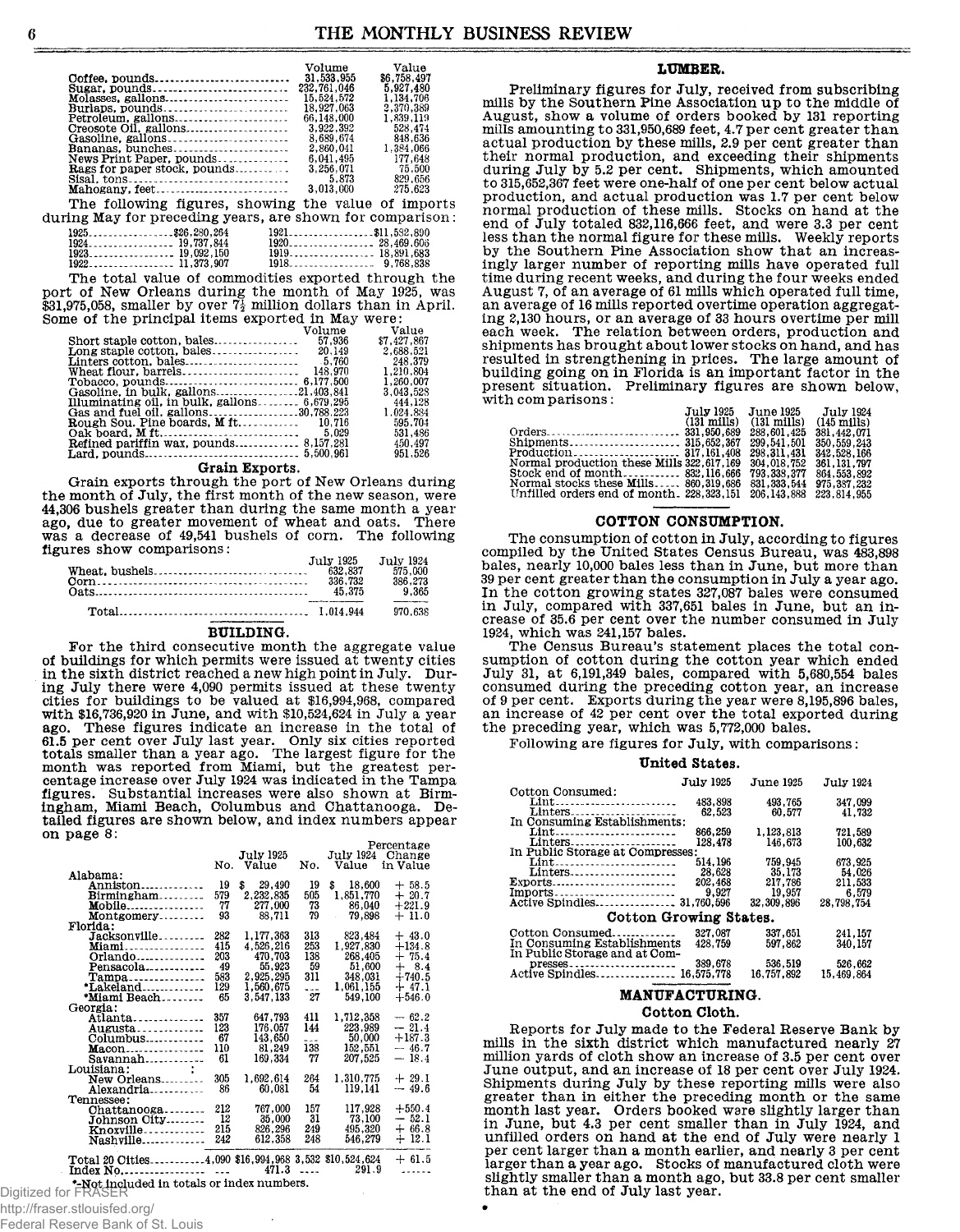|                 | July 1925 compared with: |           |  |
|-----------------|--------------------------|-----------|--|
|                 | June 1925                | July 1924 |  |
|                 | $+3.5$                   | $+18.0$   |  |
|                 | $+16.9$                  | $+17.0$   |  |
|                 | $+0.4$                   | $-4.3$    |  |
| Unfilled Orders | $+0.9$                   | $+2.9$    |  |
|                 |                          | $-33.8$   |  |
|                 |                          | $+2.5$    |  |
| Classical Trans |                          |           |  |

**Cotton Yarn. Reports from mills which manufactured during July, 6,830,465 pounds of yarn also show favorable comparisons of production and shipments during July. Compared with June, July production was 11 per cent greater and shipments were 22.5 per cent greater, while July production this year was 57 per cent larger than in the same month last year, and shipments showed an increase of 65.8 per cent over that month. Orders booked by these mills were** *29.2* **per cent greater than in June, but 7.9 per cent smaller than those booked in July 1934. Unfilled orders on hand showed increases over both of these months, while stocks on hand showed decreases in both instances. Comments contained in the reports indicate a small margin of profit, but state that most orders are for rush delivery.**

|                   | July 1925 compared with: |           |  |  |
|-------------------|--------------------------|-----------|--|--|
|                   | <b>June 1925</b>         | July 1924 |  |  |
|                   | $+11.0$                  | $+57.0$   |  |  |
| <b>Shipments</b>  | $+22.5$                  | $+65.8$   |  |  |
|                   | $+29.2$                  | $-7.9$    |  |  |
| Unfilled Orders   | $+7.1$                   | $+2.6$    |  |  |
|                   | $-2.0$                   | $-13.9$   |  |  |
| Number on payroll | $+0.4$                   | $+14.8$   |  |  |
| Overalls.         |                          |           |  |  |

**Overalls. Reports for July from overall manufacturers indicate an improvement in the demand over June, but show a small decrease in output. Compared with July last year, orders booked during the month just ended showed a decrease of 36 per cent, but production was 26.6 per cent greater. Stocks were larger than for either of the months under comparison, as were also unfilled orders at the end of the month. Labor is reported plentiful, with prices somewhat stronger. Percentage changes are shown in the table:**

|                                 | July 1925 compared with: |           |  |
|---------------------------------|--------------------------|-----------|--|
|                                 | <b>June 1925</b>         | July 1924 |  |
| $Overalls$ manufactured. $-4.0$ |                          | $+26.6$   |  |
|                                 |                          | $1 + 5.9$ |  |
| Orders booked                   | $+14.6$                  | $-36.1$   |  |
|                                 | $+100.0$                 | $+100.0$  |  |
|                                 |                          | $+ 7.2$   |  |

#### **BRICK**

**Excepting for a fractional decrease in the number of workers employed, compared with June, figures reported by brick manufacturers showed increases in all items over June, and over July a year ago. Production was 7.1 per cent greater than in June, and 51.6 per cent greater than in July 1934. Stocks were slightly larger than a month earlier, but more than double those on hand at the end of July last year. Orders booked were 14.1 per cent greater than at the end of June, and 43.7 per cent greater than a year ago, and unfilled orders, while only 1.3 per cent larger than a month ago, were 35.7 per cent greater than at the end of July last year. Percentage comparisons are shown in the table:**

|                 | July 1925 compared with: |           |  |
|-----------------|--------------------------|-----------|--|
|                 | <b>June 1925</b>         | July 1924 |  |
|                 | $+7.1$                   | - 4-51.6  |  |
|                 | $+2.5$                   | $+117.0$  |  |
|                 | $+14.1$                  | $+43.7$   |  |
| Unfilled orders | $+1.3$                   | $+35.7$   |  |
|                 |                          | $+10.0$   |  |

# **HOSIERY.**

**According to figures reported to the United States Census Bureau by 34 identical establishments in the sixth district, shipments of hosiery in July were slightly larger than in June, but decreases were shown in production, stocks, orders booked and unfilled orders, and in cancellations. The following figures are aggregates of those reported by 34 establishments for July and June**

|                                                                                                                                                                                                                                                                                                                         | (dozen pairs) |                     |  |
|-------------------------------------------------------------------------------------------------------------------------------------------------------------------------------------------------------------------------------------------------------------------------------------------------------------------------|---------------|---------------------|--|
|                                                                                                                                                                                                                                                                                                                         |               | July 1925 June 1925 |  |
| 997,790<br>797,790                                                                                                                                                                                                                                                                                                      |               | 846,562             |  |
|                                                                                                                                                                                                                                                                                                                         | 839.498       | 821.974             |  |
|                                                                                                                                                                                                                                                                                                                         |               | 1,986,985           |  |
|                                                                                                                                                                                                                                                                                                                         |               | 790.020             |  |
| $\alpha$ dependent one of $\alpha$ and $\alpha$ and $\alpha$ and $\alpha$ and $\alpha$ and $\alpha$ and $\alpha$ and $\alpha$ and $\alpha$ and $\alpha$ and $\alpha$ and $\alpha$ and $\alpha$ and $\alpha$ and $\alpha$ and $\alpha$ and $\alpha$ and $\alpha$ and $\alpha$ and $\alpha$ and $\alpha$ and $\alpha$ and |               | 87.695              |  |
|                                                                                                                                                                                                                                                                                                                         |               | 1.844.762           |  |

#### **COAL.**

**Since the week ending July 4, when production was curtailed because of the observance of the holiday, the** Digitized for **FRASER** bituminous coal has shown a steady increase

**each week due to a general improvement in the demand.** The production for the week ended August 8 was 9.957,000 **tons, the highest level touched since the first week in February. The output in Alabama and in Tennessee during July was also greater than at any time since the beginning of the new coal year, on April 1. The total production of bituminous coal during the year 1925 through the week ended August 8 amounted to 385,493,000 tons, compared with 274,615,000 tons mined to the same date last year.**

**Following are weekly figures for the United States compared with the corresponding period a year ago, together with figures showing the current weekly production in Alabama in Tennessee:**

| Week Ended | 1925      | 1924      |
|------------|-----------|-----------|
|            | 7.351.000 | 5.738.000 |
|            | 8.639.000 | 7.502.000 |
|            | 8.965.000 | 7.401.000 |
|            | 9.343.000 | 7.543.000 |
|            | 9.456.000 | 7.484.000 |
|            | 9.957.000 | 7.800.000 |
| Week Ended | Alabama   | Tennessee |
|            | 315,000   | 90.000    |
|            | 364.000   | 108.000   |
|            | 380.000   | 107.000   |
|            | 382.000   | 113.000   |
|            | 392.000   | 112.000   |
|            |           |           |

# **IRON.**

**Statistics compiled and published by the Iron Age indicate a further small decrease in total production of pig iron during July, but a gain in the number of furnaces in operation. Production of pig iron during July was 2,664,- 034 tons, compared with 3,67d,457 tons in June, and with 1,784,899 tons produced in July a year ago. The daily rate of production in July was 85,936 tons, compared with 89,115 tons in June, and with 57,577 tons in July 1934. The July output is the lowest for the year, but is more than 28,300 tons higher than in July last year. There were eight furnaces blown in, and seven blown out or banked during July, making a net gain of one, and bringing the total number active on August 1st to 190. The index number of production in July is 104.5, compared with 104.9 for June, and with 70.0 for July 1924.**

**The Iron Age gives the July production in Alabama as 234,837 tons, compared with 339,453 tons in June, and with 318,676 tons in July last year, the index number being 127.9 for July against 130.5 for June, and 124.4 for July 1924. Of the 38 furnaces in Alabama, 23 were active on August 1, compared with 34 active a month earlier. Correspondents state that the price has advanced from \$18.00 to \$18.50 and while new business is not heavy,shipments are satisfactory and stocks have been steadily reduced during the past three months. Sales recently have been of small tonages and principally for consumption in local territory.**

#### **Unfilled Orders ~U. S. Steel Corporation.**

**Unfilled orders on the books of the United States Steel Corporation on July 31 aggregated 3,539,467 tons, a decrease of 170,991 tons compared with the end of June, but 352,395 tons greater than at the same time a year ago. This decrease for July is the smallest since the downward movement began.**

#### **NAVAL STORES.**

**Receipts of turpentine at the three principal naval stores markets of this district were a little larger in July** than in June, but somewhat smaller than a year ago. **receipts of rosin exceeded those of June or of July 1924. Stocks of turpentine on hand at the end of the month were greater than a month ago or a year ago, and supplies of rosin, while about the same as a month ago, were considerably smaller than at the end of July last year. The average prices for these commodities, published by the Turpentine and Rosin Producers Association, are 90 cents for turpentine in July, compared with 92 cents in June, and with 77 5-8 cents in July last year, and \$9.82| for rosins, compared with \$9.42£ in June, and with \$4.85 in July 1924. Rosins continued in good demand, and reports indicate that the daily offerings have been keenly competed for, but there have been only minor fluctuations in the turpentine market, the offerings being readily absorbed and buyers apparently being willing to take all offerings at around 90 cents. The export demand has been quiet. Receipts and stocks at the three principal ports of this district are shown below:**